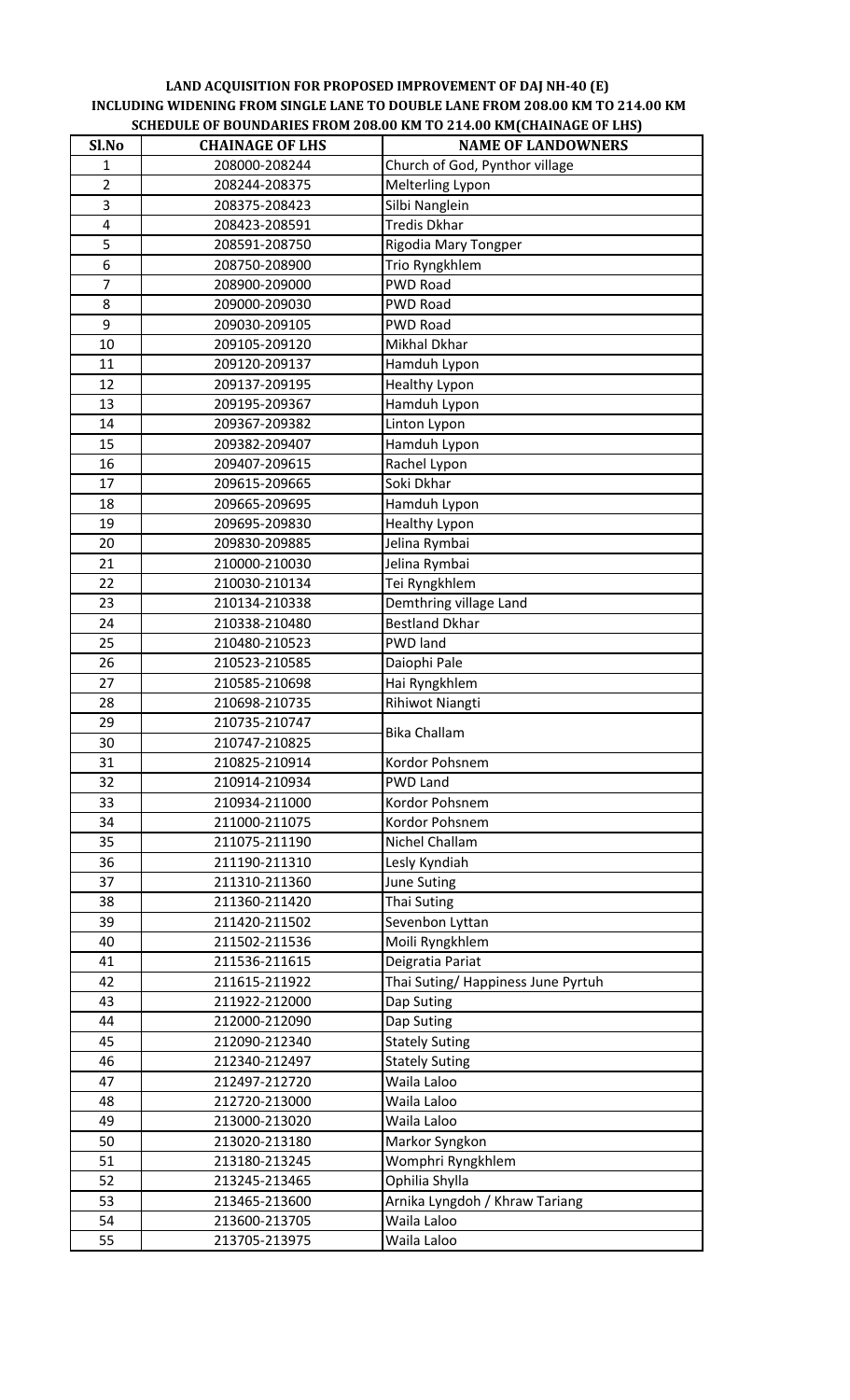## **Ka Jing Shim Jaka na ka bynta Ban Shna Ia Ka DAJ NH‐40 (E)**

Ryngkat ka jing pynheh na ka Single Lane sha ka Double Lane naduh 208.00 KM ha duh 214.00 KM **Ki pud sawdong Naduh 208.00 KM Haduh 214.00 KM(CHAINAGE Sha Ka liang ka Diang )**

| Sl.No                   | <b>CHAINAGE OF LHS</b>         | <b>NAME OF LANDOWNERS</b>         |
|-------------------------|--------------------------------|-----------------------------------|
| 1                       | 208000-208244                  | Church of God, Pynthor village    |
| $\overline{\mathbf{c}}$ | 208244-208375                  | Melterling Lypon                  |
| 3                       | 208375-208423                  | Silbi Nanglein                    |
| $\overline{\mathbf{4}}$ | 208423-208591                  | <b>Tredis Dkhar</b>               |
| 5                       | 208591-208750                  | Rigodia Mary Tongper              |
| 6                       | 208750-208900                  | Trio Ryngkhlem                    |
| $\overline{7}$          | 208900-209000                  | <b>PWD Road</b>                   |
| 8                       | 209000-209030                  | PWD Road                          |
| 9                       | 209030-209105                  | <b>PWD Road</b>                   |
| 10                      | 209105-209120                  | Mikhal Dkhar                      |
| 11                      | 209120-209137                  | Hamduh Lypon                      |
| 12                      | 209137-209195                  | <b>Healthy Lypon</b>              |
| 13                      | 209195-209367                  | Hamduh Lypon                      |
| 14                      | 209367-209382                  | Linton Lypon                      |
| 15                      | 209382-209407                  | Hamduh Lypon                      |
| 16                      | 209407-209615                  | Rachel Lypon                      |
| 17                      | 209615-209665                  | Soki Dkhar                        |
| 18                      | 209665-209695                  | Hamduh Lypon                      |
| 19                      | 209695-209830                  | <b>Healthy Lypon</b>              |
| 20                      | 209830-209885                  | Jelina Rymbai                     |
| 21                      | 210000-210030                  | Jelina Rymbai                     |
| 22                      | 210030-210134                  | Tei Ryngkhlem                     |
| 23                      | 210134-210338                  | Demthring village Land            |
| 24                      | 210338-210480                  | <b>Bestland Dkhar</b>             |
| 25                      | 210480-210523                  | <b>PWD</b> land                   |
| 26                      | 210523-210585                  | Daiophi Pale                      |
| 27                      | 210585-210698                  | Hai Ryngkhlem                     |
| 28                      | 210698-210735                  | Rihiwot Niangti                   |
| 29                      | 210735-210747                  | <b>Bika Challam</b>               |
| 30                      | 210747-210825                  |                                   |
| 31                      | 210825-210914                  | Kordor Pohsnem                    |
| 32                      | 210914-210934                  | <b>PWD Land</b>                   |
| 33                      | 210934-211000                  | Kordor Pohsnem                    |
| 34                      | 211000-211075                  | Kordor Pohsnem                    |
| 35                      | 211075-211190                  | Nichel Challam                    |
| 36                      | 211190-211310                  | Lesly Kyndiah                     |
| 37                      | 211310-211360                  | <b>June Suting</b>                |
| 38<br>39                | 211360-211420<br>211420-211502 | Thai Suting<br>Sevenbon Lyttan    |
| 40                      |                                | Moili Ryngkhlem                   |
| 41                      | 211502-211536<br>211536-211615 | Deigratia Pariat                  |
| 42                      | 211615-211922                  | Thai Suting/Happiness June Pyrtuh |
| 43                      | 211922-212000                  | Dap Suting                        |
| 44                      | 212000-212090                  | Dap Suting                        |
| 45                      | 212090-212340                  | <b>Stately Suting</b>             |
| 46                      | 212340-212497                  | <b>Stately Suting</b>             |
| 47                      | 212497-212720                  | Waila Laloo                       |
| 48                      | 212720-213000                  | Waila Laloo                       |
| 49                      | 213000-213020                  | Waila Laloo                       |
| 50                      | 213020-213180                  | Markor Syngkon                    |
| 51                      | 213180-213245                  | Womphri Ryngkhlem                 |
| 52                      | 213245-213465                  | Ophilia Shylla                    |
| 53                      | 213465-213600                  | Arnika Lyngdoh / Khraw Tariang    |
| 54                      | 213600-213705                  | Waila Laloo                       |
| 55                      | 213705-213975                  | Waila Laloo                       |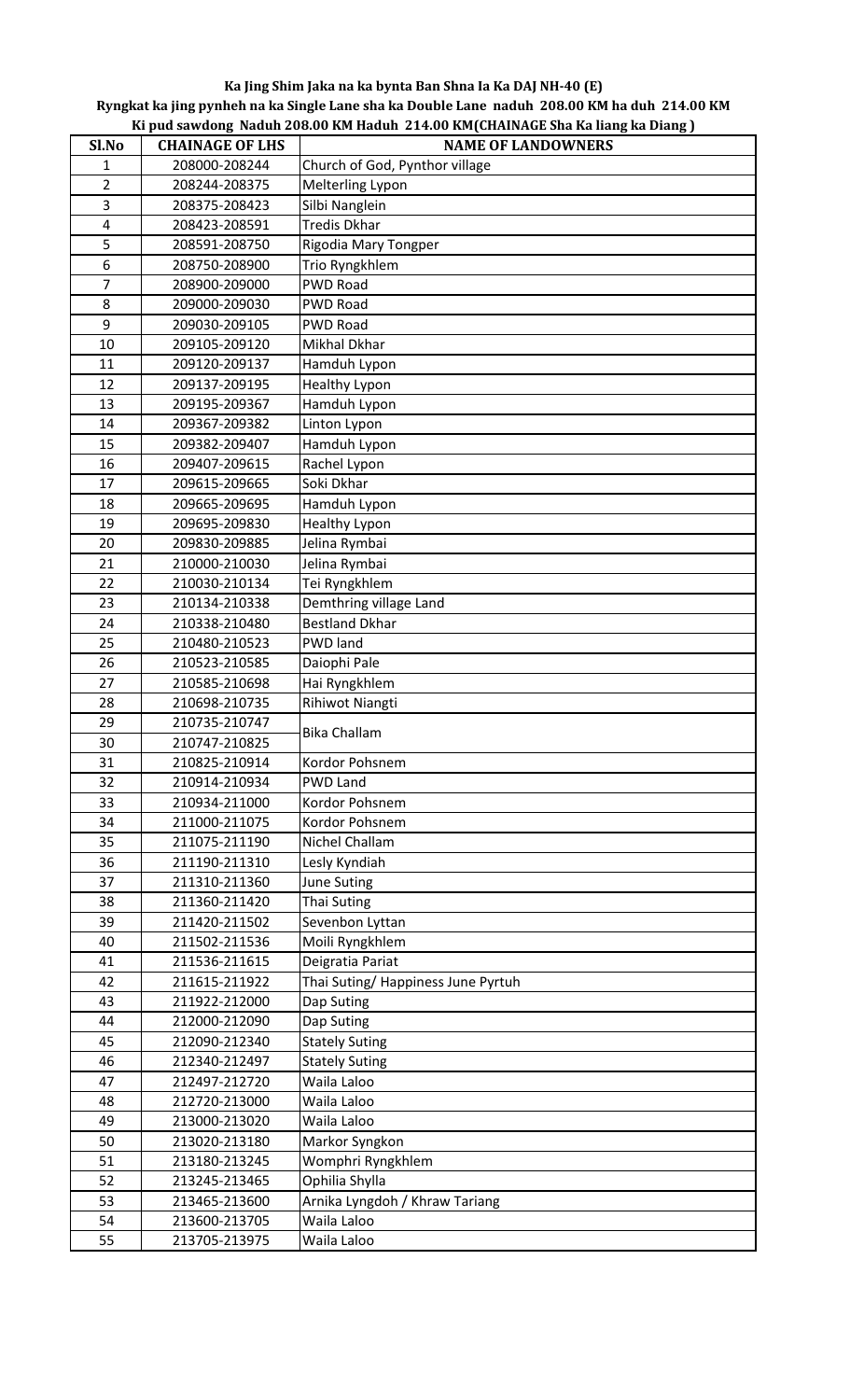## **LAND ACQUISITION FOR PROPOSED IMPROVEMENT OF DAJ NH‐40 (E) INCLUDING WIDENING FROM SINGLE LANE TO DOUBLE LANE FROM 208.00 KM TO 214.00 KM SCHEDULE OF BOUNDARIES FROM 208.00 KM TO 214.00 KM (CHAINAGE OF RHS)**

| Sl.No          | <b>CHAINAGE OF RHS</b>         | <b>NAME OF LANDOWNERS</b>                |
|----------------|--------------------------------|------------------------------------------|
| $\mathbf{1}$   | 208000-208078                  | Jobin Shylla                             |
| $\overline{2}$ | 208078-208168                  | Pyngngad Lypon                           |
| 3              | 208168-208183                  | Martha Lypon                             |
| 4              | 208183-208231                  | Tiew Lypon                               |
| 5              | 208231-208334                  | Pristila Lypon                           |
| 6              | 208334-208450                  | Samuel Lypon                             |
| $\overline{7}$ | 208450-208591                  | Wiken Tariang                            |
| 8              | 208591-208750                  | Wanbikari Khonglah                       |
| 9              | 208750-208885                  | Arphio Lypon                             |
| 10             | 208885-209000                  | Hambolin Lypon                           |
| 11             | 209000-209030                  | Hambolin Lypon                           |
| 12             | 209030-209150                  | Halba Lypon                              |
| 13             | 209150-209172                  | Sport Club Building Pynthor village      |
| 14             | 209172-209183                  | Rachel Lypon                             |
| 15             | 209183-209255                  | Hamduh Lypon                             |
| 16             | 209255-209300                  | Aimi Lypon                               |
| 17             | 209300-209330                  | Hamduh Lypon                             |
| 18             | 209345-209435                  | Halba Lypon                              |
| 19             | 209435-209555                  | Sumar Lypon                              |
| 20             | 209555-209885                  | Soki Dkhar                               |
| 21             | 210000-210015                  | Soki Dkhar                               |
| 22             | 210015-210167                  | Demthring village land                   |
| 23             | 210167-210338                  | Demthring village land                   |
| 24             | 210338-210480                  | <b>Bestland Dkhar</b>                    |
| 25             | 210480-210500                  | <b>PWD land</b>                          |
| 26             | 210500-210535                  | Daiophi Pale                             |
| 27             | 210535-210675                  | Hai Rynglkhem                            |
| 28             | 210675-210747                  | Kordor Pohsnem                           |
| 29             | 210747-210840<br>210840-210855 | Kordor Pohsnem                           |
| 30             |                                | Aida Ryngkhlem                           |
| 31<br>32       | 210855-210870<br>210870-211000 | Joyly Ryngkhlem<br><b>Eurica Tariang</b> |
| 33             | 211000-211030                  | <b>Eurica Tariang</b>                    |
| 34             | 211030-211195                  | Lesly Kyndiah                            |
| 35             | 211030-211195                  | Sil Talang                               |
| 36             | 211195-211225                  | Sil Talang                               |
| 37             | 211225-211330                  | <b>June Suting</b>                       |
| 38             | 211330-211360                  | Rifarwel Dkhar                           |
| 39             | 211360-211670                  | Wall Dkhar                               |
| 40             | 211670-211695                  | Affection Ryngkhlem                      |
| 41             | 211695-211885                  | Bortis Khapiah / Rezia Lyngdoh           |
| 42             | 211885-212000                  | <b>Stately Suting</b>                    |
| 43             | 212000-212120                  | <b>Stately Suting</b>                    |
| 44             | 212120-212340                  | Airis Challam                            |
| 45             | 212340-212420                  | Airis Challam                            |
| 46             | 212420-212547                  | Rina Challam                             |
| 47             | 212547-212720                  | Waila laloo                              |
| 48             | 212720-213000                  | Waila laloo                              |
| 49             | 213000-213020                  | Waila laloo                              |
| 50             | 213020-213245                  | Markor Syngkon                           |
| 51             | 213245-213285                  | Ophilia Shylla                           |
| 52             | 213285-213410                  | <b>Firstly Suting</b>                    |
| 53             | 213410-213465                  | Ophilia Shylla                           |
| 54             | 213465-213600                  | Arnika Lyngdoh                           |
| 55             | 213600-213705                  | Waila laloo                              |
| 56             | 213705-213975                  | Waila laloo                              |